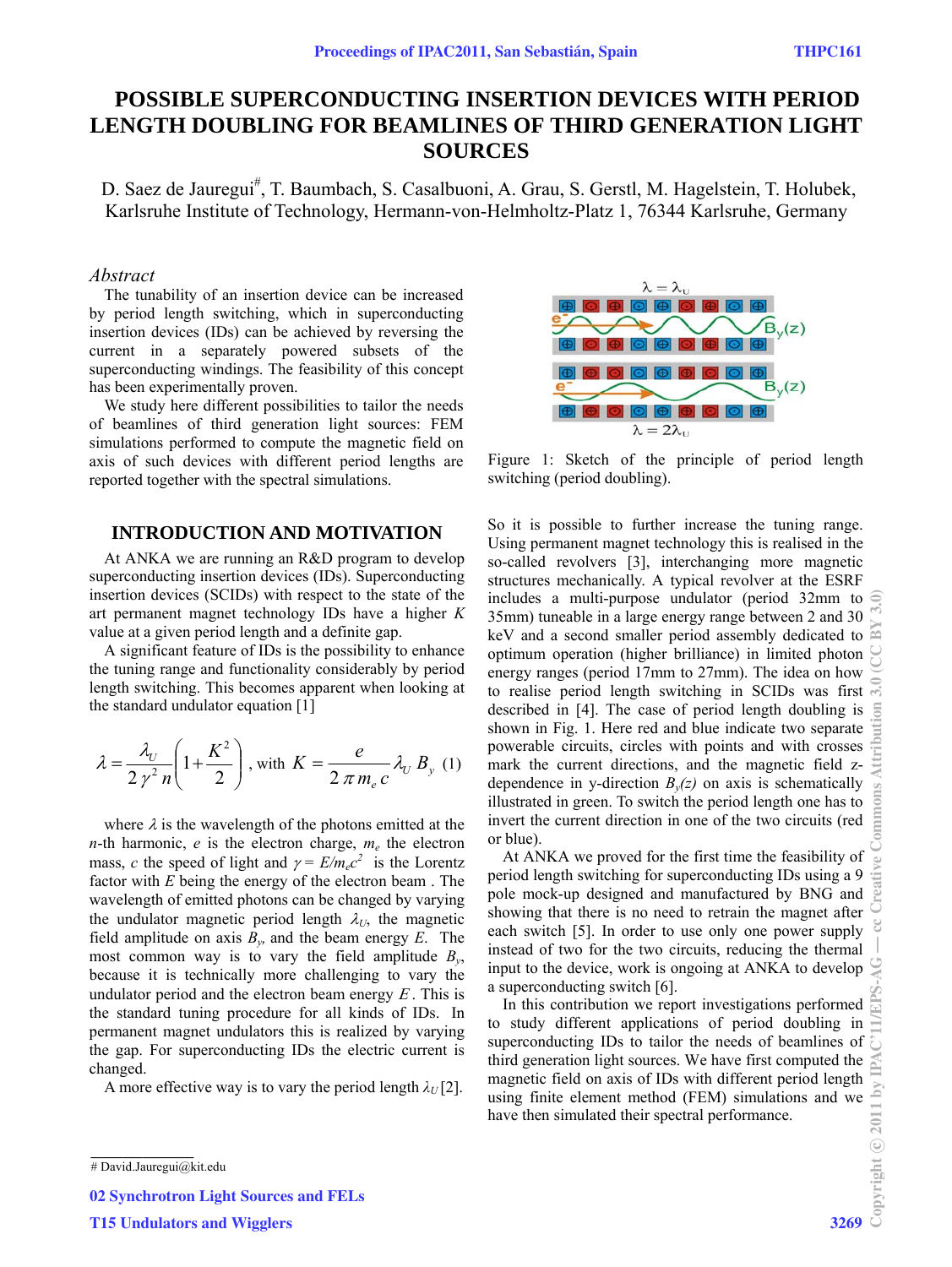

Figure 2: 2D coloured magnetic density plot for a gap of 8mm,  $\lambda_U$  = 14mm (fundamental on top) and  $\lambda_U$  = 28 mm (doubled at bottom).

#### **FEM MODEL AND SIMULATIONS**

 For the FEM simulations the 2D open source software FEMM (Finite Element Method Magnetics by David Meeker, http://www.femm.info/wiki/HomePage) has been used. Starting point for modelling was the design of the superconductive undulator/wiggler device (SCUW) mock-up utilized for the measurements reported in [5]. A similar model was created in FEMM. First a magnetic period length of  $\lambda_U$ =15mm and a magnetic gap of 8 mm was chosen. The groove and pole width was 3.75 mm and the pole height was 10mm. The grooves were filled completely with the conductor. Therefore the winding cross section of the conductor in the groove was 3.75mm x 10mm. The current density in the groove was set to 1050 A/mm2 and C10 steel was used as yoke.

For all other simulations the period length  $\lambda_U$  was gradually changed in a range from 8 to 16 mm. The ratio between pole and groove width has always been kept 50%. We have calculated the magnetic field on axis for three different magnetic gaps: 4mm, 6mm and 8 mm. All other input variables were not modified and stayed the same for all simulations. With these parameter sets each simulation was performed twice, for each of the cases shown in Fig. 1: once with alternating current direction in each successive groove and once with doubled periodicity. The results of the FEM simulations for a magnetic gap of 8 mm and the two period lengths  $\lambda_U$  of 14 mm (fundamental) and 28 mm (doubled) are presented in figure 2.

The extension of the tunability range by period length doubling is demonstrated in figure 3, where the gap value for the performed simulations is plotted against  $K$  (left) and against the maximum peak field on axis (right). The coloured open circles refer to the fundamental period length while the filled circles in the same colour to the doubled one.

## **SPECTRAL CALCULATIONS AND RESULTS**

We have calculated the spectral performance of SCIDs for a third generation light source taking into account the benefit of period doubling and considering the demands of possible beamlines applications. The calculations were made considering the beam parameters of the DIAMOND light source: beam energy  $E = 3.0$  GeV, beam current  $I = 300$  mA, energy spread  $\Delta E/E = 0.001$ , horizontal  $\varepsilon_X = 2.74$  nmrad and vertical  $\varepsilon_Y = 0.0274$  nmrad emittance, horizontal  $\beta_X = 4.8$  m and vertical  $\beta_Y = 1.43$  m beta function. In figure 4 the brilliance for a period length of 13mm (red curves) and 26mm (blue lines) respectively with a magnetic gap of 6mm, corresponding to a vacuum gap of 5mm, is plotted against the photon energy. For this parameter combination the calculated spectrum of the SCID includes a variety of energy regions of scientific interest.

The spectrum for  $\lambda_U$  =26mm displayed in blue is covering a region from 0.450keV up to 25keV, which is the standard range for X-ray absorption spectroscopy (XAS) experiments, covering the K-edges from S to Sn, and up to the L-edge of U, enabling speciation studies of catalytically and environmentally important elements like Sulfur. . For photon energies up to 4keV the K-edge of Si



Figure 3: Gap versus *K* value (left plot) and gap as a function of the maximum B field on axis (right plot). Each for different period lengths.